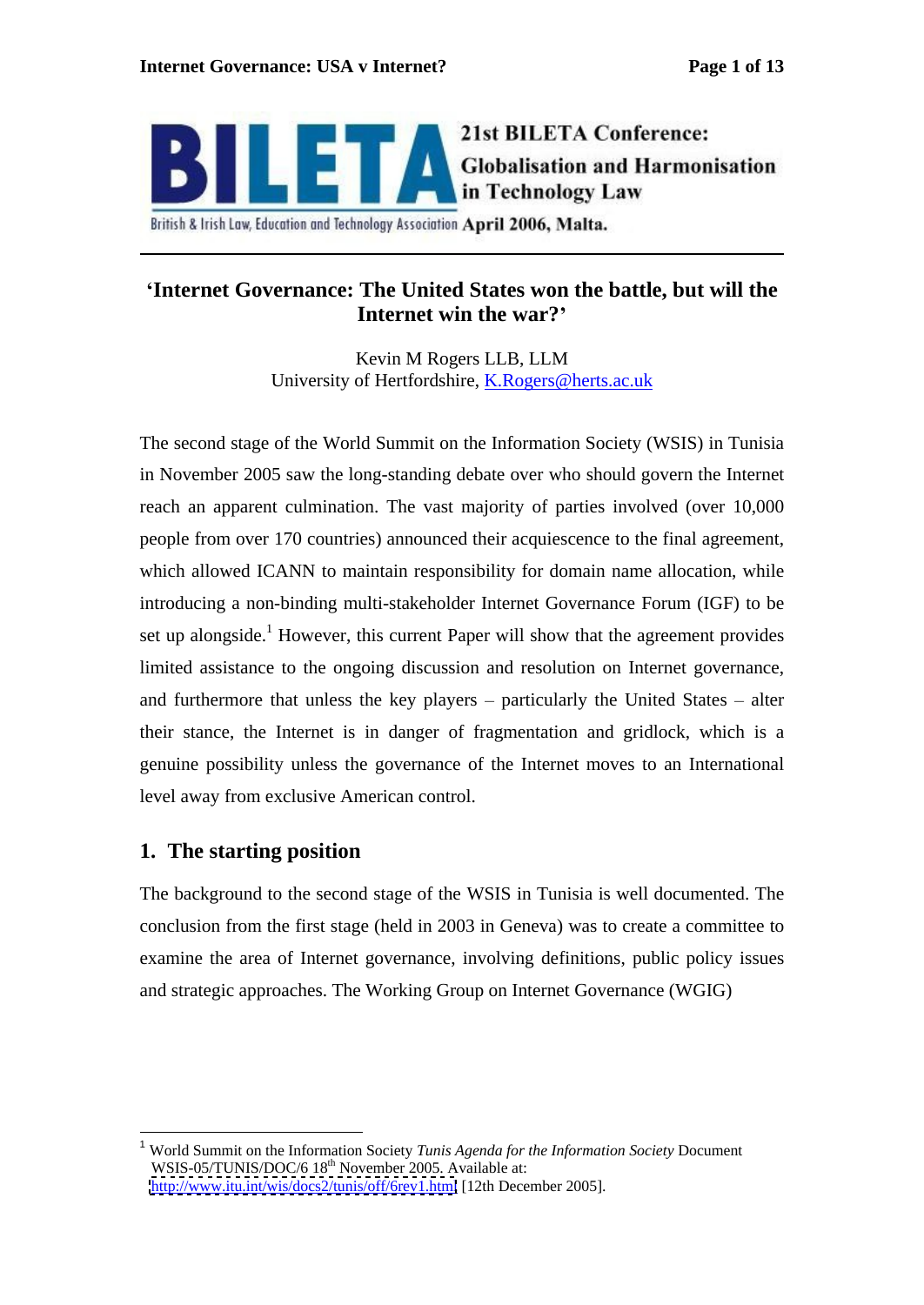reported in June  $2005<sup>2</sup>$ . The need for such a working group arose from the acknowledgement that:

...the Internet is a central element of the infrastructure of the emerging information society, while recognising that there are differing views on the suitability of current institutions and mechanisms for managing processes and developing policies for the global Internet. $3$ 

Furthermore, it was also noted that if the Internet structure is to successfully defeat problems, such as spam, cyber-crime, privacy and security concerns, then a degree of international co-operation is required, however the Report noted that "...the nature of *global co-operation required is not well defined.* <sup>4</sup> Alongside the official reasoning for the working group, the political edge to the issue was apparent. The dilemma was, and is, predominantly political in nature and one founded upon freedom of expression. Countries, such as China, Brazil and Iran  $-$  not renowned for their record on free speech - are seeking a greater say on the governing of the Internet and are seeking a move towards a multi-national, multi-stakeholder body and a move away from the ICANN method of regulation, overseen by the American Department of Commerce.

Accordingly, in an effort to define and offer guidance on the governance level needed, four proposals were offered, ranging from retaining the *status quo* to having two councils to the creation of a Global Internet Council.<sup>5</sup> Immediately a line was drawn in the sand between the Americans, who sought to retain management through ICANN and other countries who sought a more fluid governance model, allowing them a greater input. John Dolittle, a Republican from the House of Representatives, stated: take the state of the state of the state of the state of the state of the state of the state of the state of the state of the state of the state of the state of the state of the state of the state of the state of t

<sup>&</sup>lt;sup>2</sup> Report of the Working Group on Internet Governance (June 2005). Available at: <http://www.wgig.org/docs/WGIGREPORT.pdf> [4th March 2006]. The Report provided a 'working definition of Internet Governance; specifically: *Internet governance is the development and application by Governments, the private sector and civil society, in their respective roles, of shared principles, norms, rules, decision-making procedures, and programmes that shape the evolution and use of the Internet.*" (Page 4).  $\frac{3 \text{ I}}{2}$  in  $\frac{3 \text{ I}}{2}$  and  $\frac{3 \text{ I}}{2}$  and  $\frac{3 \text{ I}}{2}$  and  $\frac{3 \text{ I}}{2}$  and  $\frac{3 \text{ I}}{2}$  and  $\frac{3 \text{ I}}{2}$  and  $\frac{3 \text{ I}}{2}$  and  $\frac{3 \text{ I}}{2}$  and  $\frac{3 \text{ I}}{2}$  an

 $\frac{1}{10}$  Thid. Page 3.  $\frac{1}{100}$  Page 3.

<sup>&</sup>lt;sup>4</sup> Ibid. Page 5.  $\frac{5}{16}$  Fibid. Page 5.

 $<sup>5</sup>$  Ibid. Pages 13-16.</sup>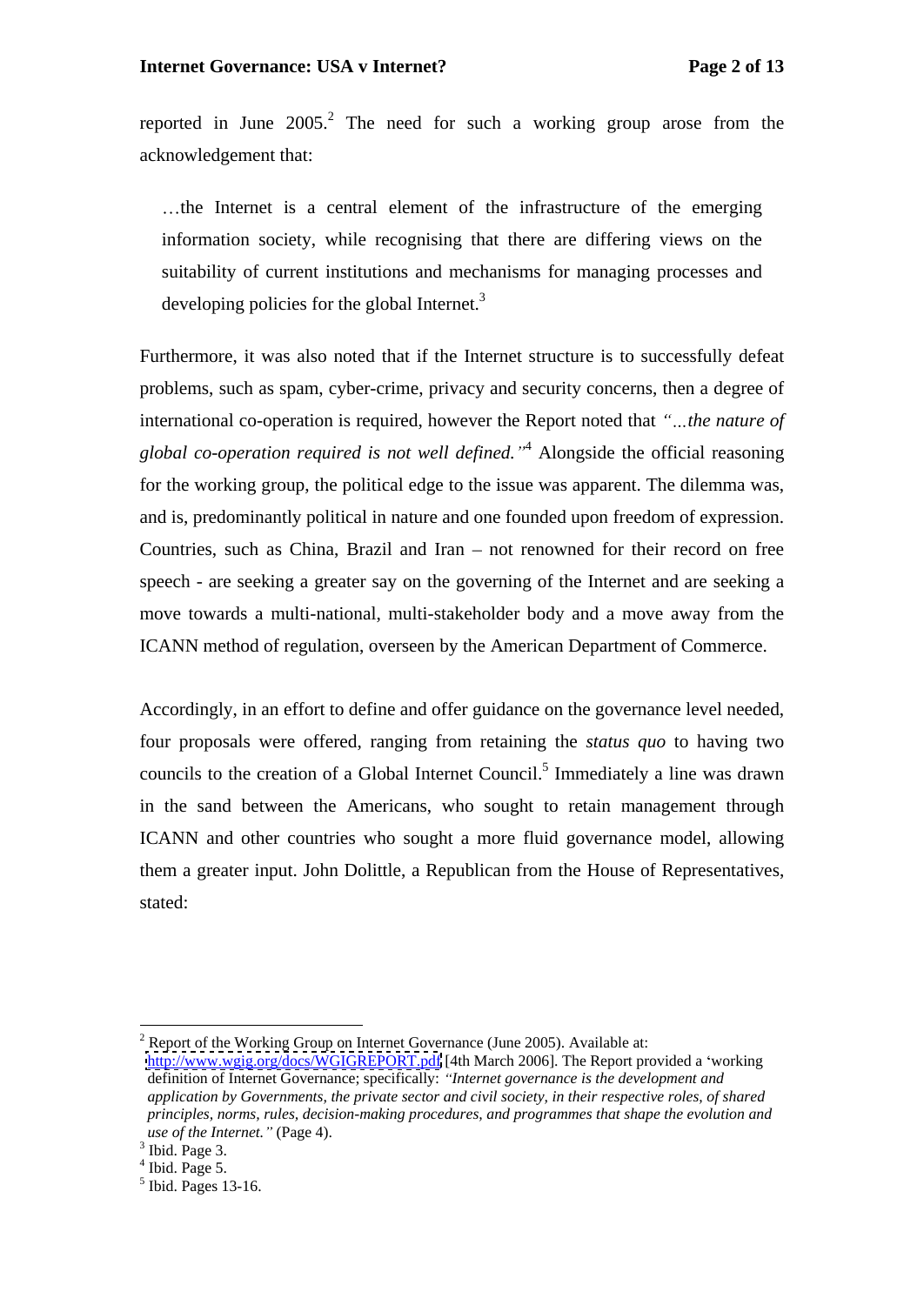Turning the Internet over to countries with problematic human-rights records, muted free-speech laws, and questionable taxation practices will prevent the Internet from remaining the thriving medium it has become today.<sup>6</sup>

Furthermore, Senator Norm Coleman stated there is no:

... rational justification for moving Internet Governance to the United Nations...we cannot stand idly by as some governments seek to make the Internet an instrument of censorship and political suppression. We must stand fast against all attempts to alter the Internet's nature as a free and open global system.<sup>7</sup>

The irony is startling. For months, America has been actively vetoing (due in the main to lobbying by religious groups) the adoption of an '.xxx' domain name, which would be used for pornographic sites. No other country has this right of veto because ICANN comes under the control of the American Department of Commerce. Yet the prevention of censorship and the upholding of freedom of speech is one of the key American arguments for ensuring the Internet is kept within American oversight.<sup>8</sup>

Somewhat unsurprisingly, the United Nations (UN) was one of the protagonists, who took a differing view to that of the Americans. UN Secretary General Kofi Annan urged for control and restraint:

The United Nations wants only to ensure the Internet's global reach...Governance of matters related to the Internet, such as spam and cybercrime, is being dealt with in a dispersed and fragmented manner, while the Internet's infrastructure has been managed in an informal, but effective collaboration among private businesses, civil society and the academic and technical communities. But developing countries find it difficult to follow all these processes and feel left out of the Internet governance

<sup>&</sup>lt;sup>6</sup> Reuters Press Release *More Lawmakers back US control of the Internet* (21<sup>st</sup> October 2005). Available at:<http://www.boston.com/news/nation/washington/articles/2005/10/21/> more\_lawmakers\_back\_us\_control\_of\_internet/ [24<sup>th</sup> October 2005].

\_back\_us\_control\_of\_internet/ [24th October 2005]. 7 BBC News Press Release *US resists radical Net overhaul* 20th October 2005. Available at: <http://news.bbc.co.uk/go/pr/fr/-/1/hi/technology/4357360.htm> [20th October 2005].

<sup>&</sup>lt;sup>8</sup> BBC Technology News Press Release *Whose net is it anyway?* (Thompson, B) 19<sup>th</sup> August 2005. Available at:<http://news.bbc.co.uk/go/pr/fr/-/1/hi/technology/4165920.stm> [9th March 2006].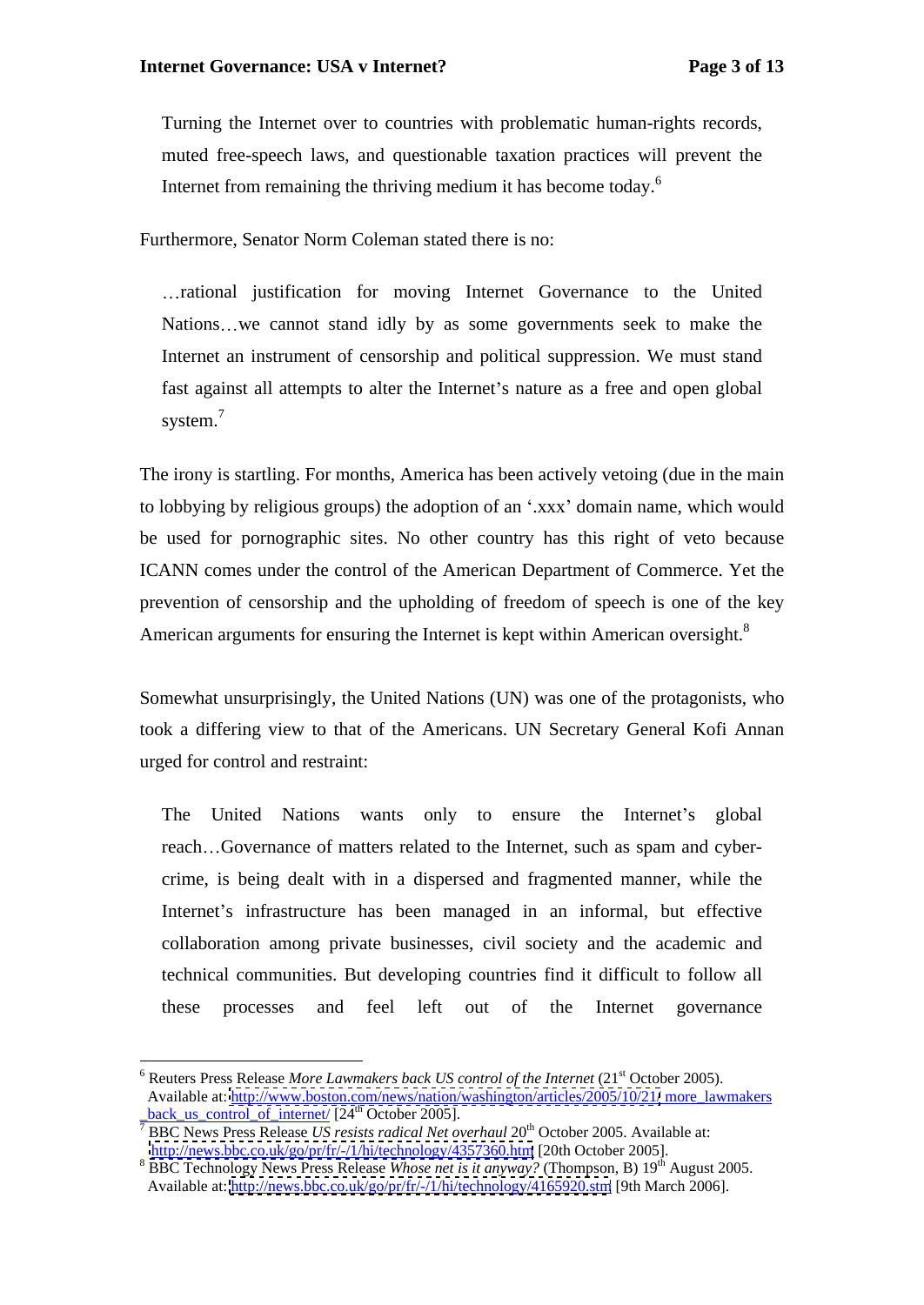structures...Everyone acknowledges the need for more international participation in discussions on Internet governance. The disagreement is how to achieve it. So let's set aside fears of UN 'designs' on the Internet. Much as some would like to open up another front of attack on the United Nations, this dog of an argument won't bark.<sup>9</sup>

Coupled with these somewhat contrasting views, was the view of Professor Zittrain (Oxford University), who suggested that governments *...focus on the serious issues that do need an international solution, especially things like spam, phishing and cyber-security.* <sup>10</sup> Thus, the lead into the Tunisian conference was rather tense.

#### **2. The agreement and subsequent reaction**

The agreement reached in Tunisia allowed ICANN to remain in overall oversight of the Internet, in relation to domain names. However, alongside ICANN, a non-binding Internet Governance Forum (IGF) was to be established including governmental stakeholders from around the globe. The aggressive metaphors that greeted this outcome were indicative of the international tension prior to the meeting. The BBC announced that the "...US has won its fight to stay in charge of the Internet",  $\frac{11}{11}$  while while **the set of the set of the set of the set of the set of the set of the set of the set of the set of the set of the set of the set of the set of the set of the set of the set of the set of the set of the set of the se** at the same time other commentators suggested that there had been a "...brief *cessation of hostilities between the United States and its critics on Internet*  $m$ anagement...<sup>212</sup>

The IGF is intended to be a multi-lateral, multi-stakeholder non-binding body. Thus, the remit is broad, but the power is minimal. The UN have taken the lead in formulating this body, and in February 2006 organised a consultation in Geneva to discuss its structure. It is expected to meet formally in Greece later this year.

Reaction to the decision was, understandably, mixed. Alun Michael MP (the United Kingdom s Minister for Industry and the Regions) simply said *I welcome the*

<sup>&</sup>lt;sup>9</sup> CNET News.com Press Release *Kofi Annan says UN won't 'takeover' the Internet* (7<sup>th</sup> November 2005). Available at: http://news.com.com/2061-10789 3-5937659.html [11th November 2005].

<sup>&</sup>lt;sup>10</sup> BBC News Press Release *US heads for Internet showdown* (15<sup>th</sup> November 2005). Available at:<br>http://news.bbc.co.uk/go/pr/fr/-/1/hi/technology/4436428.stm [15th November 2005].

http://news.bbc.co.uk/go/pr/fr/-/1/hi/technology/4441544.stm [16th November 2005). Available at:<br>http://news.bbc.co.uk/go/pr/fr/-/1/hi/technology/4441544.stm [16th November 2005].

<sup>&</sup>lt;sup>12</sup> ZdNet Press Release *Internet governance battles to continue* (18<sup>th</sup> November 2005). Available at: <http://news.zdnet.co.uk/internet/0,39020369,39237383,00.htm> [18<sup>th</sup> November 2005].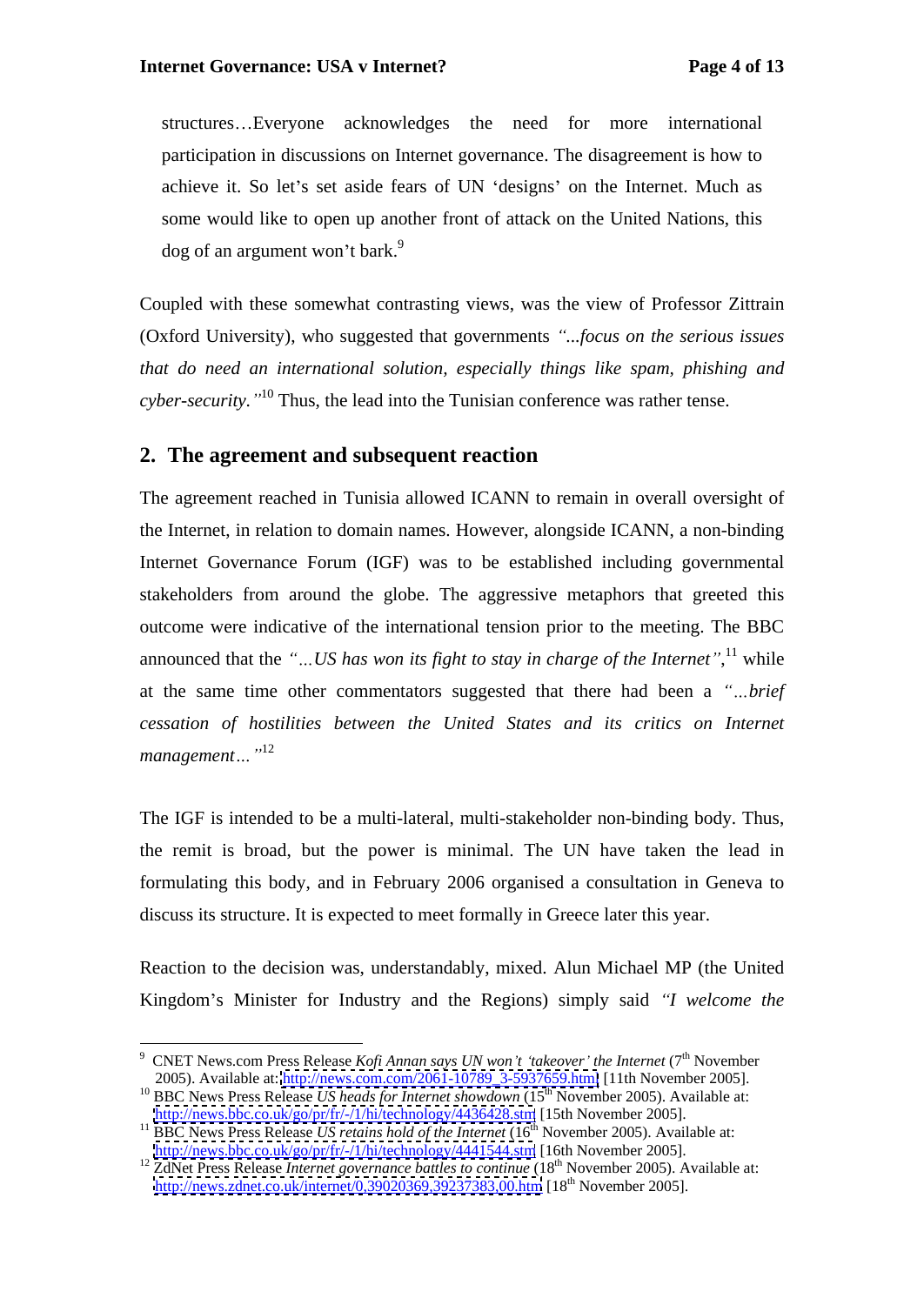*agreement on Internet governance.* <sup>13</sup> His response was studiously guarded and the statement continued to read as a self-congratulatory for the UK and the European Union for their role in brokering the agreement. The self-congratulatory approach was continued by Viviane Reding (European Commissioner for Information Society and Media) who was of the view that the agreement:

was possible because of the strong belief of all democratic nations that enhanced international cooperation is the best way to make progress towards guaranteeing the freedom of the Internet around the globe.<sup>14</sup>

Whilst the American delegation was understandably delighted with the outcome, several non-governmental organisations around the globe were somewhat disappointed. For instance, Chantel Peyer, from the Swiss 'Bread for All' organisation stated that this *was presented as a summit of solutions but there is a clear lack of political will by rich countries.* <sup>15</sup> This comment not only made reference to the Internet governance aspect of the conference, but also the secondary discussion on that of reducing the 'digital divide' in poorer countries. In contrast to this opinion was the view of some members of the private sector:

Business sees great merit in the creation of a truly international, truly inclusive multi-stakeholder forum in which the myriad of issues surrounding the Internet can be discussed...As a complement to existing organisations, such a Forum can only further enhance the level of debate about the Internet, facilitate the exchange of ideas and experiences and finally contribute to the ultimate aim of this Summit - the spreading of the many benefits of the Internet to as many of the world's inhabitants as possible.<sup>16</sup>

 <sup>13</sup> Department of Trade and Industry Press Release *UK Minister welcomes Internet Governance agreement* (18<sup>th</sup> November 2005). Available at: <http://www.gnn.gov.uk/envi> ronment/detail.asp?ReleaseID=178131&NewsAreaID=2&NavigatedFromDepartment=False [10<sup>th</sup> March 2005].

<sup>&</sup>lt;sup>14</sup> Public Technology Press Release *EU pushes internationalisation of Internet governance at Tunis World Summit*  $(17<sup>th</sup>$  November 2005). Available at:<br>
<u>http://www.publictechnology</u>.net/ print.php?sid=4003  $[17<sup>th</sup>$  November 2005].

<sup>&</sup>lt;sup>15</sup> Inter Press Service *Internet Governance: NGOs disappointed with declaration* (16<sup>th</sup> November 2005). Available at:<http://allafrica.com/stories/printable/2005511170550.html> [18th November

 <sup>2005]. 16</sup> Ag-IP Press Release *Private sector welcomes decision on Internet Governance and creation of Forum* (16<sup>th</sup> November 2005). Available at: [http://www.ag-ip-news.com/PrintArticle.asp?Art\\_ID=2352](http://www.ag-ip-news.com/PrintArticle.asp?Art_ID=2352) [13<sup>th</sup> March 2006].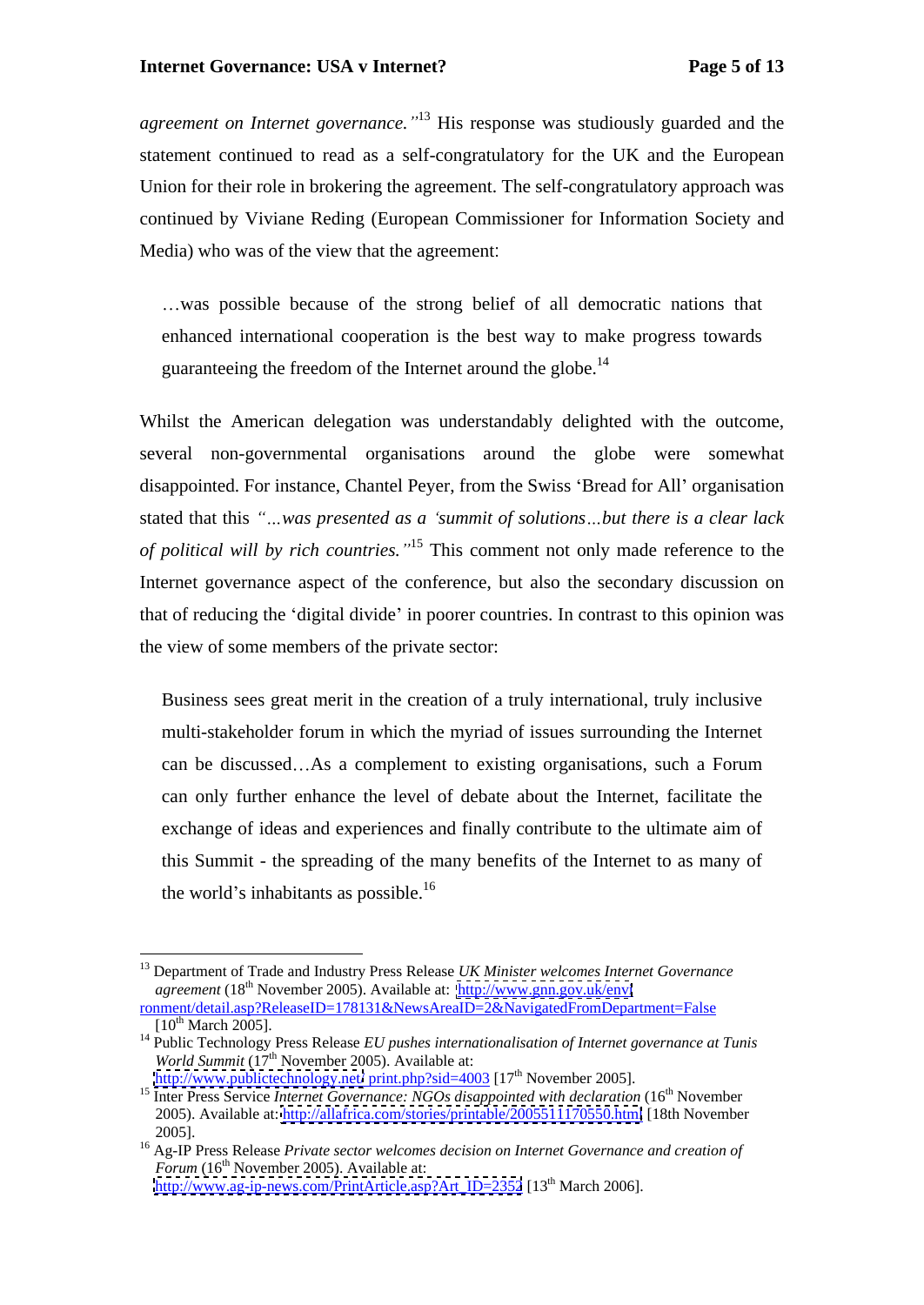However, perhaps Bernard Benhamou, who was a member of the French delegation, gave the most insightful reaction to the conference. He stated that *the worst has been avoided but we re not sure that the best is to come in the future.* <sup>17</sup>

Unsurprisingly, for a diplomatic exercise all the main parties to the conference were saying what a success it had been for them. Yet, it is argued, whilst the agreement received high marks for good diplomatic practice, it is doubted whether the marks are as high in the 'realistic success' stakes. It is contended that the final decision by WSIS was won by the United States only by "*shouting the loudest*."<sup>18</sup> The forceful arguments the American delegation gave prior to and during the Conference (including a letter from the American Secretary of State, Condoleezza Rice<sup>19</sup>) ensured the United States kept oversight of ICANN, which comes within the remit of the Department of Commerce.

Accordingly, the country with the most to lose left Tunisia losing relatively little. Whilst the agreement has left America in overall control, it is suggested that the agreement has achieved a result similar to that of painting over a damp wall; a shortterm decision that will need revisiting urgently. It is suggested that if this is not reviewed soon, the Internet is in real threat of fragmentation and potential gridlock.

## **3. The problems remain**

It is strongly submitted that the conclusion reached by WSIS is not a long-term effective solution to the conflict of controlling ideologies. In the lead up to the Tunisian conference, one of the key arguments forwarded by the American delegation was that removal of ICANN from their role had the potential of causing fragmentation of the Internet structure and established domain name system. However, it is suggested that the outcome as it currently stands is not sufficient and the consideration given by the Tunisia conference to both the role of ICANN and the appropriateness of their oversight role and the long-term concerns about the management of the internet was limited. Unless the governance of the Internet moves

<sup>&</sup>lt;sup>17</sup> Blakely, R *Tunis talks find international compromise* The Times (16<sup>th</sup> November 2005), page 8.<br><sup>18</sup> Out-Law.com News Press Release *US wins net governance battle* 16<sup>th</sup> November 2005. Available at: <http://www.out-law.com/page-6351-theme=print> [17<sup>th</sup> November 2005].

<sup>19</sup> A copy of the letter from Condoleezza Rice can be found at: *Read the letter that won the Internet* governance battle (2<sup>nd</sup> December 2005). Available at: [http://www.theregister.co.uk/2005/12/02/rice\\_eu\\_letter/](http://www.theregister.co.uk/2005/12/02/rice_eu_letter/)  $[5<sup>th</sup> December 2005]$ .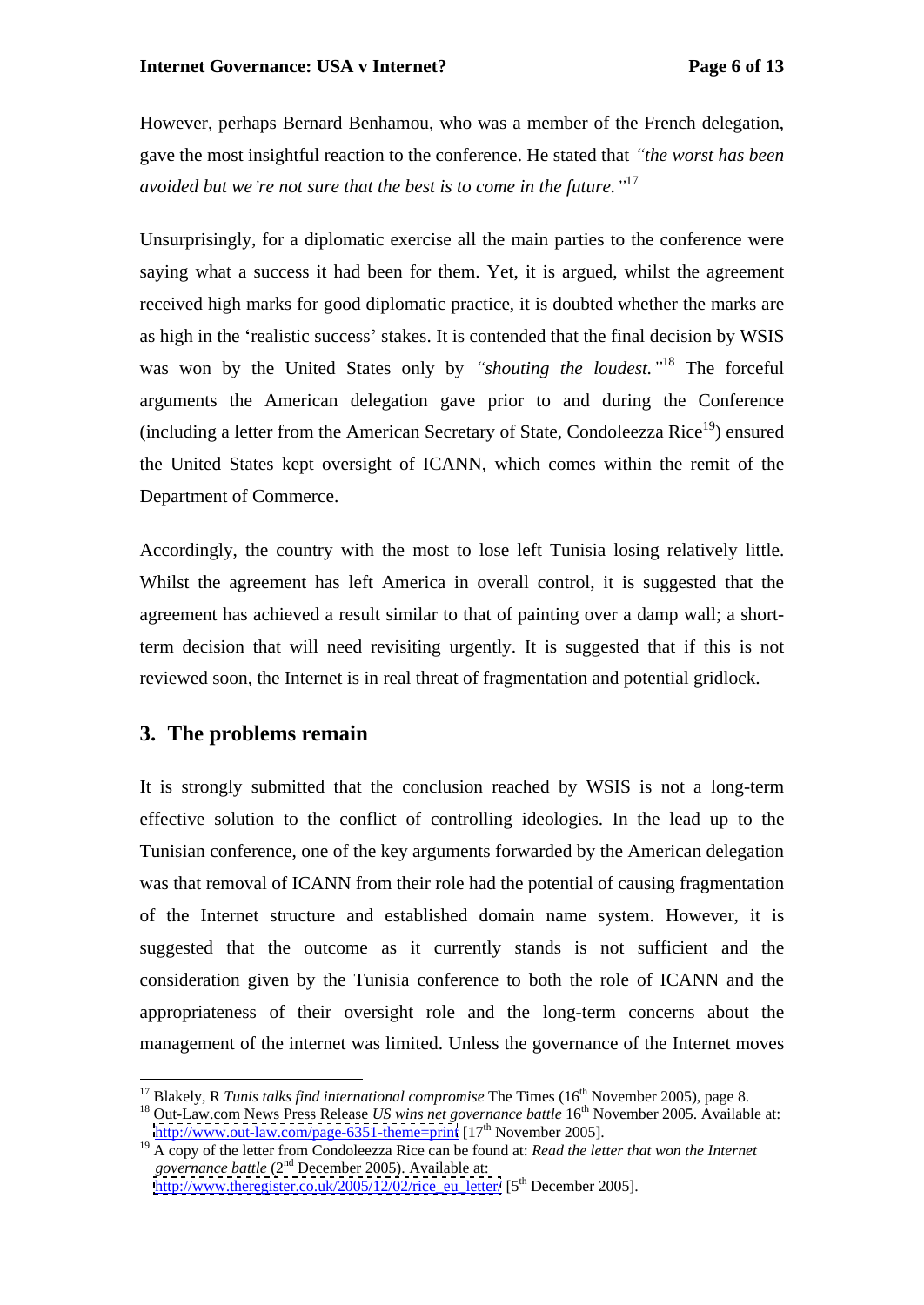to a global, *authoritative*, multi-governmental, multi-stakeholder body, there is a real threat of fragmentation of the Internet. Indeed, this is already being seen within China. It was reported in early 2006, that China were making changes to its domain name system. Whilst, there is an element of the Chinese Government seeking to restrict access to the approximate 110m Chinese Internet population (for instance it has been seen that the government are censoring online news services and bulletin boards, as well as more sensitive sites concerning democracy and  $T$ aiwan<sup>20</sup>), there appears to be a greater motivation. Indeed, when the news regarding the change to the domain name system was published in the Chinese press (interestingly, the article was written in English) it stated that as a consequence of the changes to the Chinese domain name system *internet users don t have to surf the web via theservers under the management of ICANN of the United States.*  $^{21}$  The political edge to the Internet governance debate is still continuing and it is suggested that the IGF in its current form does not fully satisfy all nations. Whilst an all-encompassing solution maybe a utopian ideal, without more stringent efforts, it is suggested that the approach being taken by China will not be an isolated example.

### **4. The role of ICANN and the development of the Internet**

It is almost without doubt that since its inception in 1998, ICANN have regulated the Internet to a high standard. Stemming from historical reasons, ICANN was established to oversee domain name allocation on an international level and therefore, it could be suggested that they have an Internet governor role. The United States created this body (within the remit of the Department of Commerce), as they saw it as their role, having been responsible for the creation and early funding of the Internet, as the Internet has it roots as an American military tool (the Defence Advanced Research Project Agency or 'DARPA'). They have managed the domain name system well and have implemented workable dispute resolution schemes.

However, the nature of the Internet has clearly changed over the past couple of decades. Its prime usage is no longer military-based and a significantly greater

<sup>&</sup>lt;sup>20</sup> See BBC News Press Release *China tightens grip on web news* (26<sup>th</sup> September 2005). Available at:<br>http://news.bbc.co.uk/go/pr/fr/-/1/hi/world/asia-pacific/4282510.stm [7th October 2005].

<sup>&</sup>lt;sup>21</sup> BBC News Press Release *China and the break-up of the net* (7<sup>th</sup> March 2005). Available at: <http://news.bbc.co.uk/go/pr/fr/-/1/hi/technology/4779660.stm> [8th March 2006].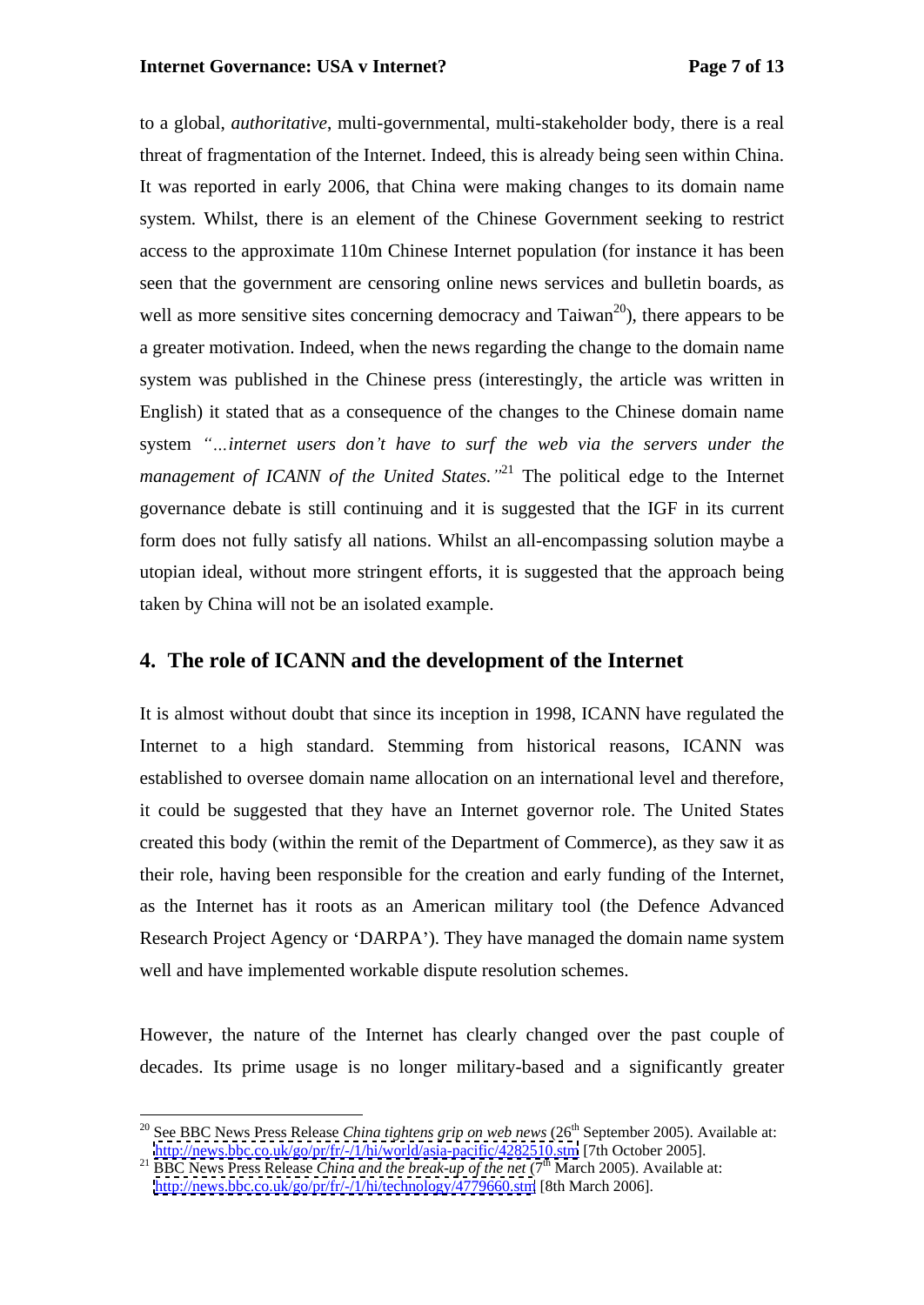emphasis on commerce has emerged. The cynic could argue that at the beginning of ICANN's existence America recognised this and brought the body into the remit of the Department of Commerce and not the defence or military equivalent. The debate on Internet Governance has its roots in this dilemma: the Internet has had remarkable success (indeed it is estimated that some 1bn people are online), growth and is a unique jurisdiction as it exists on a supra-national level, however developing countries, such as China, Brazil and Iran are seeking a greater say on the governing of the Internet and believe that ICANN should not be in sole charge. The American reporter Ted Demopoulos echoes these sentiments and stated that:

The Internet has fundamentally changed. A little over a decade ago, it was US centric and entirely non-commercial. Today, its scope is truly international and its economic importance is enormous and growing...Internet history has little bearing on current and future realities...it is the height of arrogance for the United States to insist on maintaining control of the Internet.<sup>22</sup>

Although the Internet has evolved, its management has not. It is recommended that the constitution of ICANN needs to alter. Currently, the Board of Directors contains members from countries such as Chile, Mexico and Senegal, however the majority are American. It is suggested that the change in the use of the Internet necessitates a change in governance. However, the problem with this is that the Internet internationally - is dependant upon ICANN as they operate the centralised process for domain name recognition and ensuring that the domain requested is the website to

which the user is sent.<br>There is, of course, the alternative argument, which highlights the potential problems with sharing the management of the Internet with countries that have legislation to mute free speech. Indeed, during the Summit, several protests were reported against the Tunisian government for their strict stance and restrictions on freedom of speech. This in turn demonstrates one of the key problems with any Internet governance model, led by ICANN or not. Different countries have different approaches to the right of an individual to speak freely and this has the potential for being problematic.

<sup>&</sup>lt;sup>22</sup> Demopoulos, T *Govern 'Net globally* USA Today (14<sup>th</sup> November 2005). Available at: [http://www.usatoday.com/news/opinions/editorials/2005-11-14-oppose\\_x.htm](http://www.usatoday.com/news/opinions/editorials/2005-11-14-oppose_x.htm) [17th November 2005].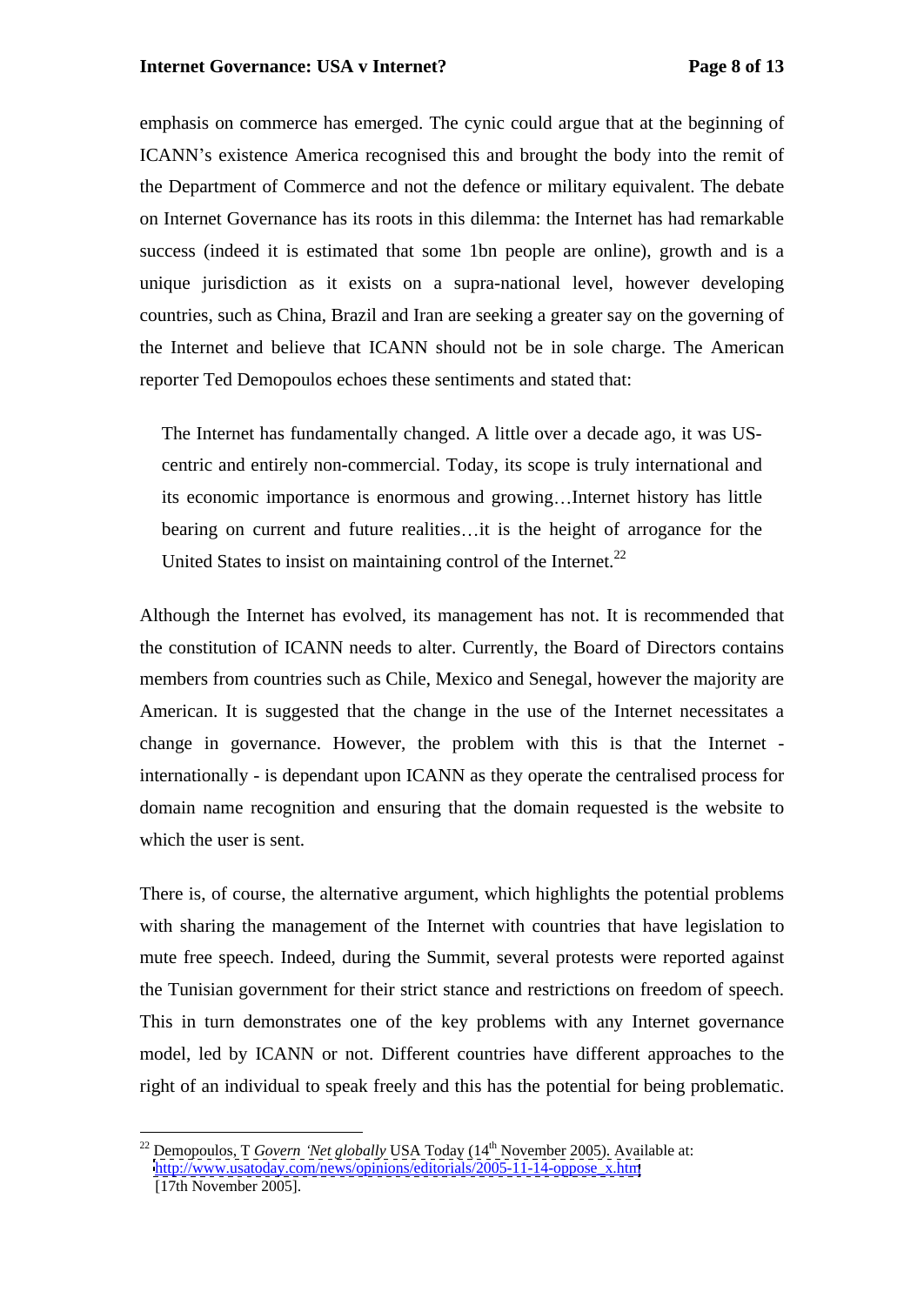Indeed, Emily Taylor from Nominet (the organisation within the United Kingdom responsible for handing out second level domain names) argued that innovation and decentralisation was essential for a successful governance of the Internet and stated:

Intervention by government worldwide, each with their own political agenda and cultural beliefs to uphold, threatens to consign the Internet to a future of over-regulation.<sup>23</sup>

Indeed, it is the author's contention that a decision needs to be made about which consideration is the most important. If on the one hand the Internet, as a free, open and international system predominates, then approaches (be they restrictions or otherwise) to freedom of expression need to put to one side. If on the other hand, countries are more concerned about freedom of speech or restricting free speech, then it is argued that the Internet will over time fragment, as is already being seen  $-$  in embryonic form  $-$  in China. It is contended that the IGF needs to evolve at a rapid pace to give the Internet any chance of continual success, the decision seemed to have done enough to appease countries like China, Iran and Brazil in the short term, but it is suggested that the reality behind the non-binding IGF is being realised and accordingly some countries are taking steps away from the ICANN model of management.

#### **5. Proposals for reform**

It is acknowledged that having an effective international body will not equate to absolute free speech. Yet without such a body there is a real threat of countries reacting to the ostensible American arm of control and pulling away and creating their own root servers and domain name systems. In essence, the question that key international governmental stakeholders need to answer is, as suggested, whether the free use of the Internet is more important that free speech restrictions. If this is not answered it could lead to gridlock on the Internet as one domain name could be the address for a number of different websites around the world, within different spheres of control.

<sup>&</sup>lt;sup>23</sup> BBC News Press Release *US resists radical Net overhaul* 20<sup>th</sup> October 2005. Available at: <http://news.bbc.co.uk/go/pr/fr/-/1/hi/technology/4357360.htm> [20th October 2005].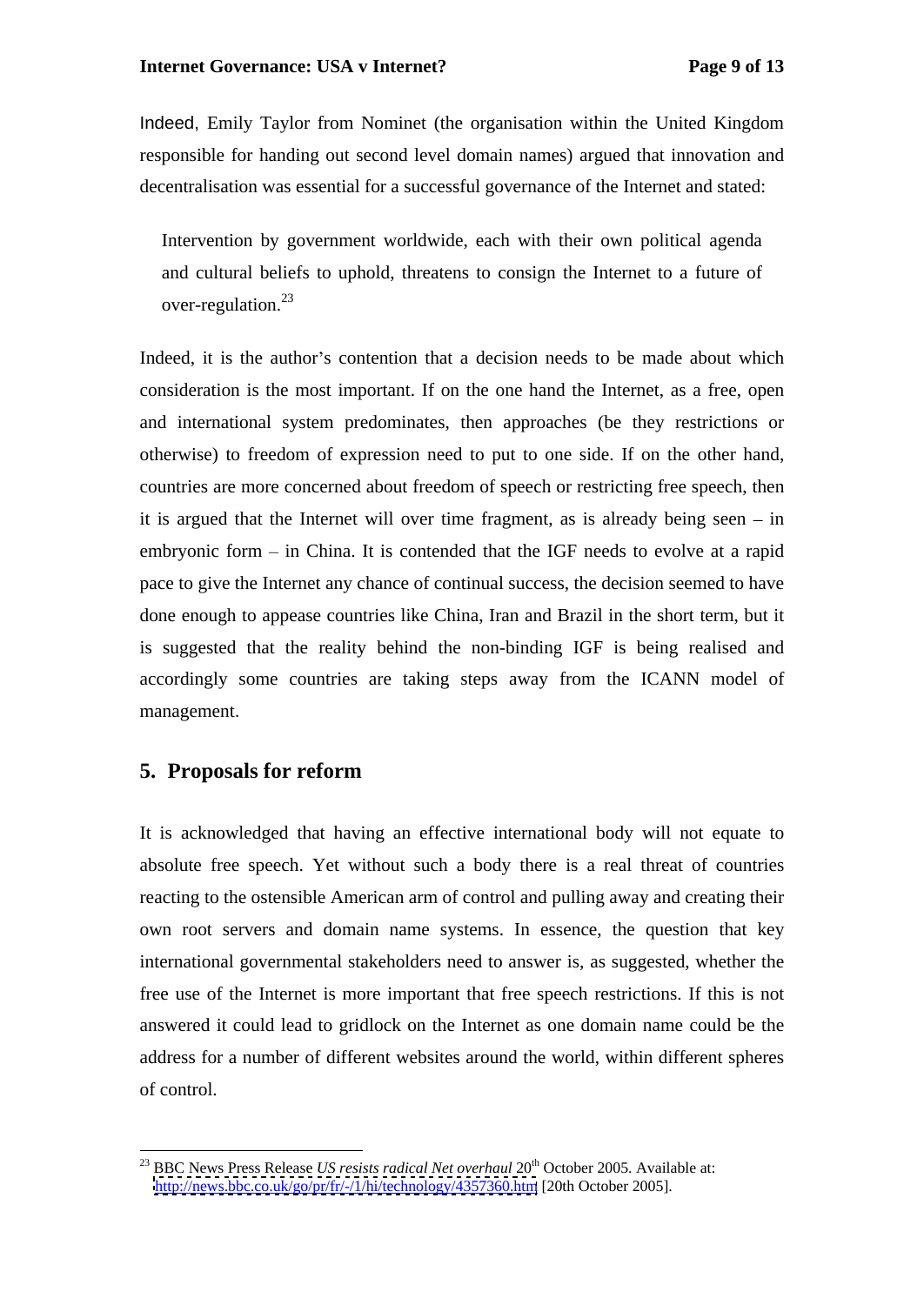#### **Internet Governance: USA v Internet?** Page 10 of 13

There is the secondary consideration to this issue, based moregenerally around the regulation of the Internet. There is the argument that too much regulation, maybe from a top-down governmental approach, could lead to restrictions to online usage. However, if there is a lack of regulation (arguably the current *status quo*) there is a threat of fragmentation, as the perception will remain that the Internet is an American managed system. It is strongly suggested if the Internet is to avoid fragmentation then the IGF needs a more significant role in the management of the Internet than is currently being mooted. Unless the IGF moves to a global, authoritative, multi governmental, multi-stakeholder and binding body, there is a real threat of fragmentation of the Internet. The concerns of over-regulation are legitimate, yet a top-down approach does not equate to restriction. Indeed, it could be suggested that the current Internet governance approach (by ICANN and the American Department of Commerce) is a top-down system led by the American government.

An alternative method of governance is through a 'bottom-up' approach with management of the Internet resting on individual stakeholders (for instance businesses and Internet Service Providers). The bottom-up approach has received some support, notably from Paul Twomey (Head of ICANN), who has stated:

From ICANN's viewpoint, the Internet's future success, in all aspects, is dependent on the continued participation of the entire Internet community through the existing multi-stakeholder mechanism, rather than a top-down model with governmental control.<sup>24</sup>

However, in contrast to Twoney's view, it is suggested that the sovereignty stakes are too high for the Internet to successfully operate through the adoption of a bottom up approach. If the WSIS process teaches observers anything, it is that sovereignty of Internet space is a key issue, which many countries feel very strongly about, as seen in the tense run-up to the Tunisian Summit and the apparent declarations of 'victory' heard afterwards. Accordingly, Governmental involvement and oversight is essential, but this must be alongside stakeholder involvement. Indeed the WGIG gave a good suggestion when talking about the future of Internet governance by saying that *Global Internet governance can only be ef ective if there is coherence with regional,*

<sup>&</sup>lt;sup>24</sup> BBC News Press Release *The net and politicians don't mix* (16<sup>th</sup> November 2005). Available at: <http://news.bbc.co.uk/po/pr/fr/-/1/hi/technology/4438664.stm> [17th November 2005].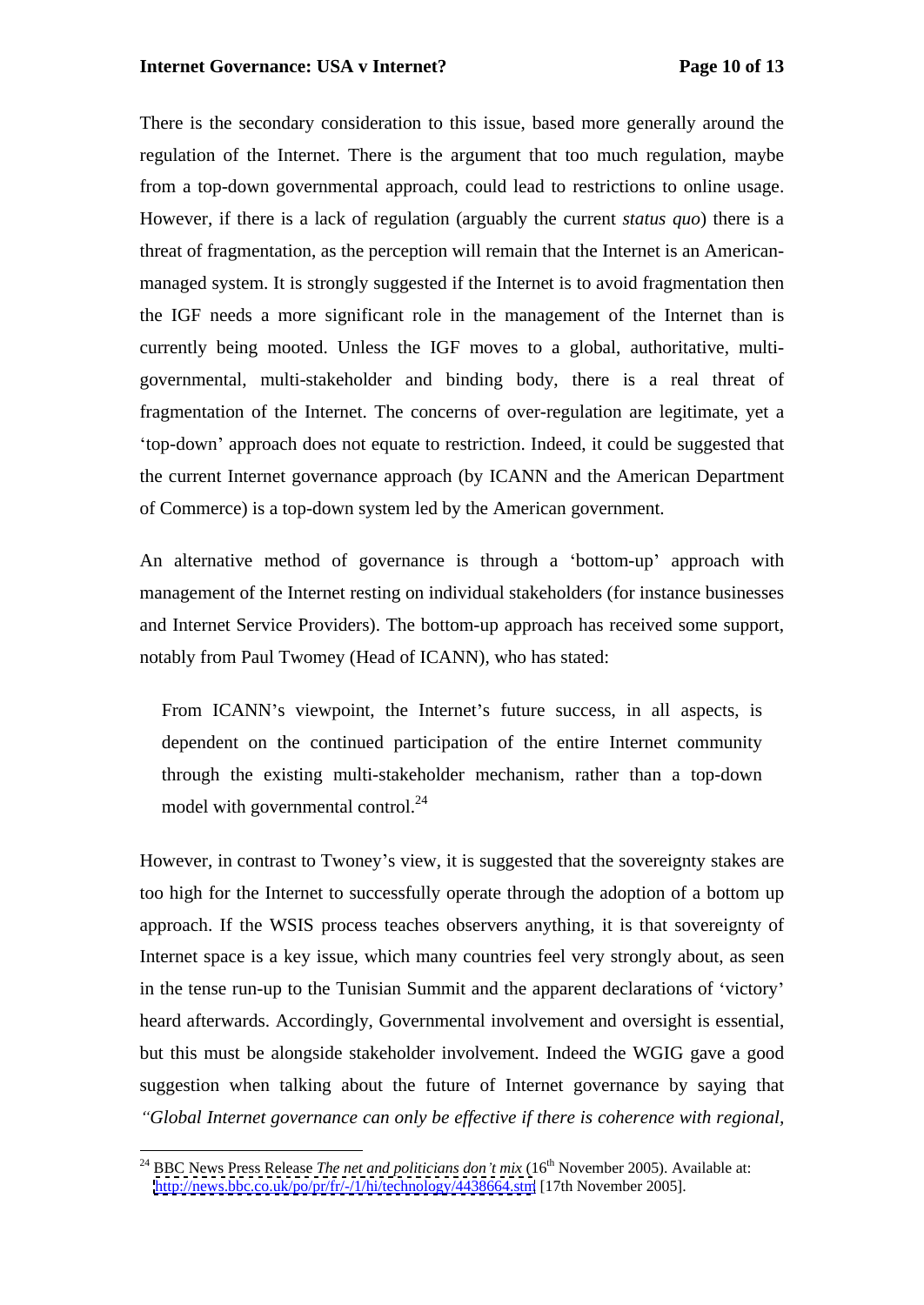*sub-regional and national level policies.* <sup>25</sup> The current proposals do not adequately fulfil this recommendation; it is apparent that at national level governments do not have a coherent and unified approach to Internet governance.

Furthermore, the IGF in its current form does not give day-to-day running of the Internet to any country other than America, indeed the IGF will have "...no oversight *function and [will] not replace existing arrangements, mechanisms, institutions or organisations.* <sup>26</sup> There is a suggestion that the agreement has done little for the long term stability and governance of the Internet and has simply "...bought some time" for America as they seek to retain the key management hold.<sup>27</sup> There is a suggestion that the IGF is the beginning of an evolution towards a more inclusive governmental model, yet there are still several missing links until a satisfactory model is reached.

Early estimates suggest that the first full meeting of the IGF in late 2006 will have around 500 delegates.<sup>28</sup> With this number of stakeholders, there should be a greater emphasis and weighting on the opinions and decisions reached.

For a governance model to be truly effective, an internationally representative body needs to be created in place of ICANN. Whilst ICANN have managed the Internet well, the nature of the system is changing and the governance model is no longer adequate for all users of the Internet system. This body could be made up from a selection of people from different areas of the geographic telecommunications world. They would take on the role of ICANN in relation to domain names. This body should not be under the immediate control of the Department of Commerce, but should shift towards an independent international body similar to the International Telecommunications Union (ITU) or the UN. This would remove the perception of American control, which is arguably the key bone of contention for many countries. Internet governance would therefore remain centralised, which it is contended is essential, and the issues surrounding sovereignty could be dealt with though the UN.

<sup>&</sup>lt;sup>25</sup> *Supra* n.2, page 16.<br><sup>26</sup> International Herald Tribune *Victory claims abound for global web accord* (16<sup>th</sup> November 2005). Available at: [http://www.iht.com/bin/print\\_ipub.php?file=/articles/2005/11/](http://www.iht.com/bin/print_ipub.php?file=/articles/2005/11/) 16/business/net.php [17th November 2005].

 <sup>[17</sup>th November 2005]. 27 Ibid. 28 United Nations News Service Press Release *Internet governance Forum to tackle broad range of topics, UN official says* (17<sup>th</sup> February 2006). Available at: <http://www.un.org/> apps/news/printnews.asp?nid=17534 [20<sup>th</sup> February 2006].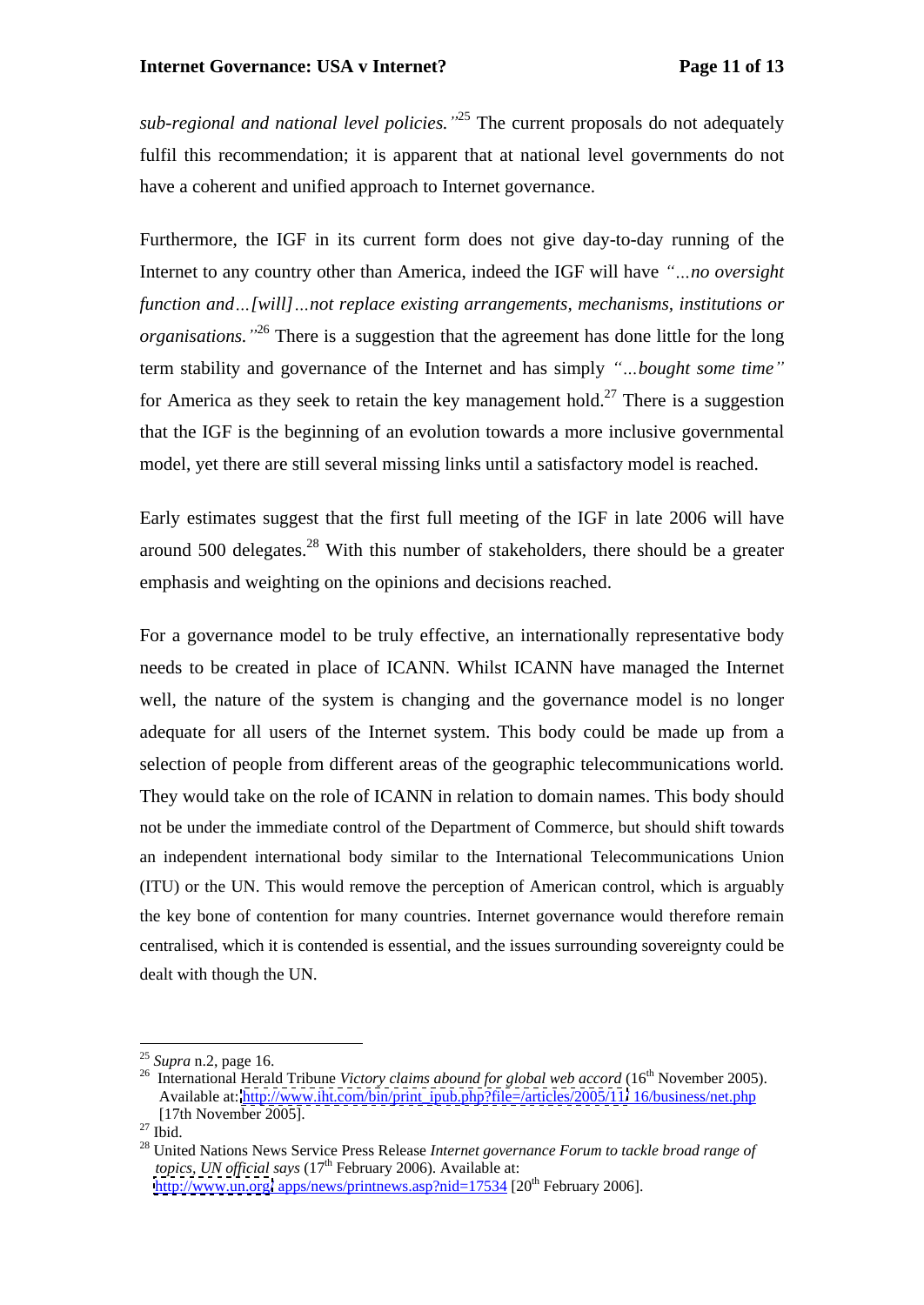Alongside, should be a body that is able to discuss the wider issues of the Internet (similar to the IGF recommended). The wider issues could include cyber-crime, spam, and intellectual property rights. However, it is essential that this body has binding authority, to ensure that all participants in the Internet are able to provide input into solving these problems.

The advantages of this dual-system would be fourfold. First, the good practice and experience of ICANN would be maintained; it is essential to maintain the centralised model demonstrated by ICANN. Second, greater involvement by more countries and removal of American oversight will reduce the threat of fragmentation of the Internet. The fight for sovereignty (and accordingly control) over the Internet is a key consideration for the vast majority of countries. Third, domain name allocation could still be monitored, to ensure the free-flow of information. Finally, the binding multi stakeholder body alongside, the reformed ICANN would be able to provide an effective governance of a system increasing used on a worldwide basis for trade, finance, communication and entertainment.

The conclusions made in Tunisia are not fully representative and the perception of American control has not been removed. Until this is revisited and altered, the Internet remains in considerable threat of break-up and potential gridlock.

#### **6. Conclusion**

The Internet governance battle still has a long way to go. America certainly achieved the consensus it was seeking in Tunisia and have retained oversight of ICANN, who are still the closest body currently to an Internet Parliament. The IGF in its current embryonic form may have ideals of taking over ICANN's mantel, but in its nonbinding format, it can have little hope of achieving that aim.

Accordingly, the apparent victory for America has the potential at being at the expense of the Internet as a whole. While America are perceived to be the government responsible for the Internet, other countries seeking to provide more input are likely to pull away and consider forming their own 'intranet' as is beginning to be seen in China. The fragmentation of the Internet would potentially be disastrous and the many advantages the Internet offers could be lost overnight unless America concedes some ground to other states.